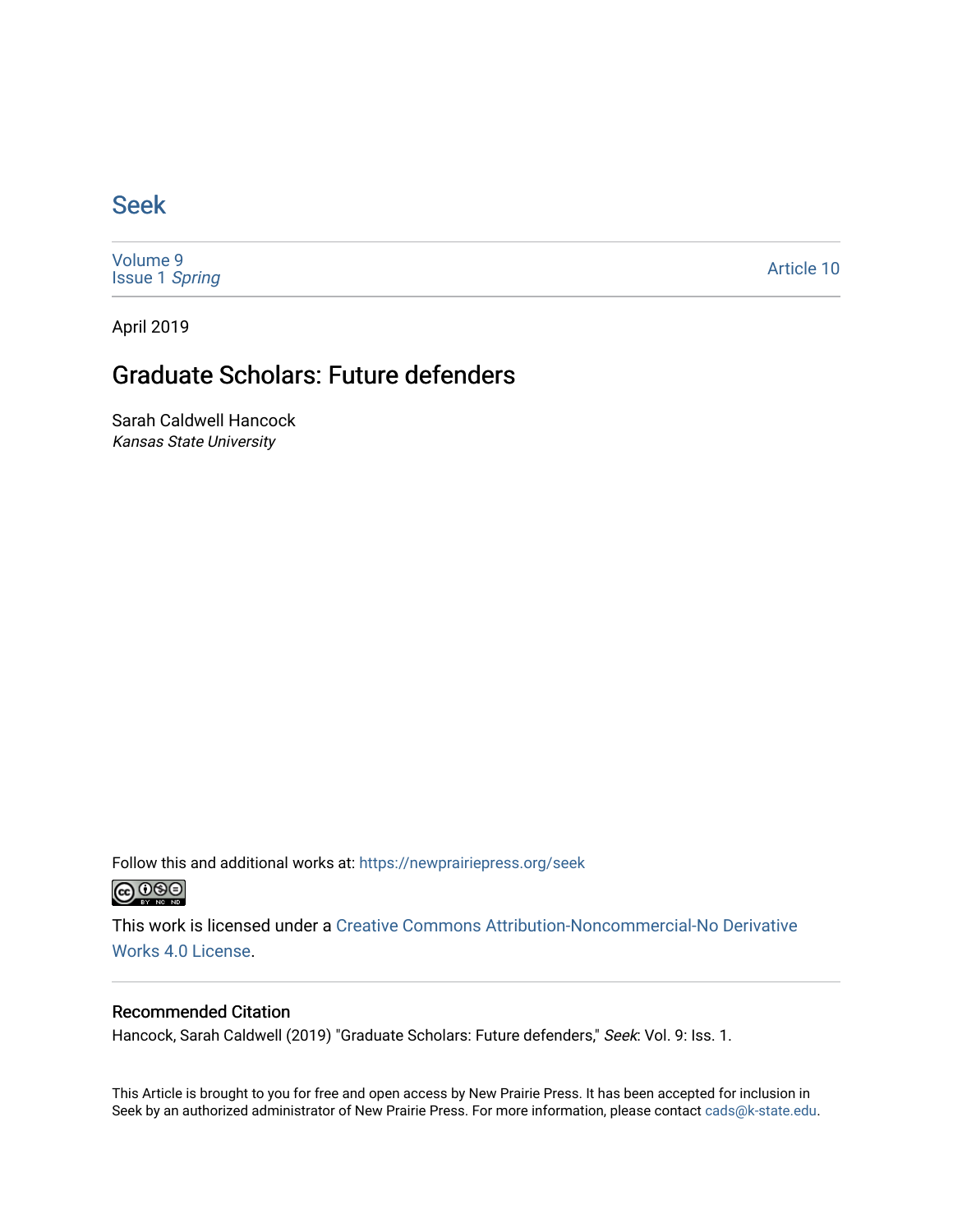## **See** *Graduate Scholars*

# Future defenders

*NBAF Scientist Training Program supports student development and biodefense workforce* 

#### *By Sarah Caldwell Hancock*

As the National Bio and Agro-defense Facility, or NBAF, takes shape adjacent to Kansas State University's Manhattan campus, several graduate students look forward to launching their own careers there.

The NBAF Scientist Training Program offers support for students pursuing master's or doctoral degrees in microbiology, virology, molecular biology, diagnostics, veterinary medicine and other fields related to the facility.

The U.S. Department of Agriculture Animal and Plant Health Inspection Service funds the program, which provides the students with full tuition and supplementary support to build the necessary expertise for the Foreign Animal Disease Diagnostic Laboratory at NBAF. NBAF will be operational in 2022, and Plum Island Animal Disease Center operations will transition to NBAF by 2023.

The first K-State cohort of NBAF Scientist Training Program fellows began in summer 2018. All five students are from the College of Veterinary Medicine and already are working on research that safeguards U.S. agriculture.



*Kaitlynn Schuck, master's student in veterinary biomedical sciences*

**Research focus:** Rift Valley fever virus, which is transmitted by mosquitoes and primarily affects animals such as sheep, cattle, goats and camels, but also can infect humans.

#### **What excites you about your research?**

"It is the potential to be involved in innovations that may open new doors to more options for diagnostic and confirmatory testing for Rift Valley fever virus. It's exciting to know that your efforts can translate into real-world applications."

#### **Why do you want to work at NBAF?**

"I want to continue my research and expand my skill set in this new state-of-the-art research facility. I also am excited to be part of this first cohort of fellows so that I am able to help with the transition from Plum Island Animal Disease Center and preserve its legacy and crucial role."



*Laura Constance, concurrent Doctor of Veterinary Medicine and doctoral student in diagnostic medicine and pathobiology*

**Research focus:** African swine fever, which is a highly contagious and deadly disease of pigs, and the ways it could be introduced in the U.S. through imported feed ingredients.

#### **What excites you about your research?**

"I find my work very gratifying because it will help protect our country against introduction of foreign animal diseases. African swine fever causes severe disease and deaths to pigs in other countries. Preventing entry of this disease in the U.S. is critically important."

#### **Why do you want to work at NBAF?**

"I want to expand my knowledge of foreign animal diseases and help prevent their introduction into the country. Eradication of many foreign animal diseases is still in progress; I want to be a part of the team that helps with this process. I also am interested in teaching and training future scientists, veterinarians and students about these diseases so they can help prevent disease entry and potentially develop treatments."